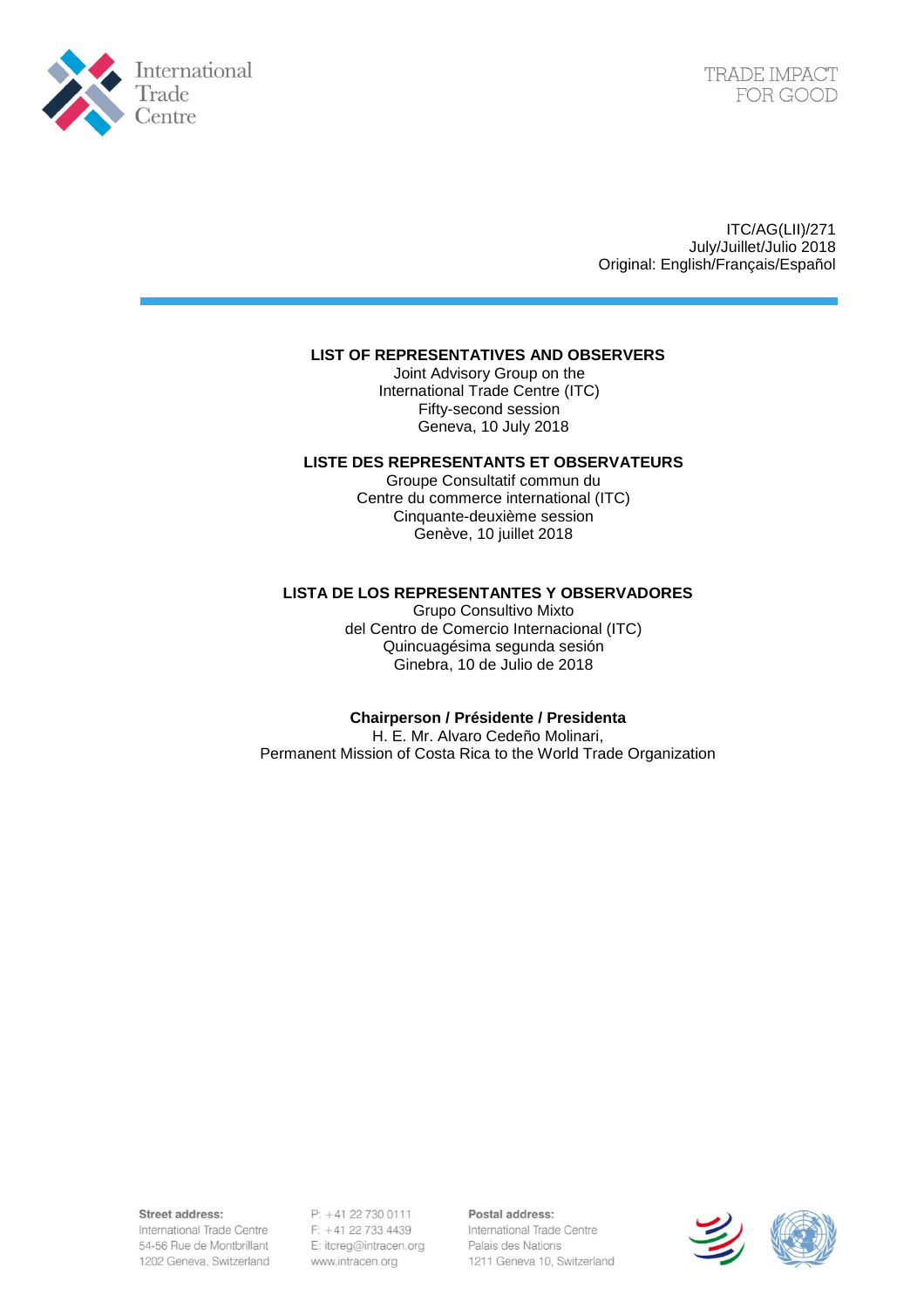| <b>ALGERIA</b>    | Mr. Toufik Djouama<br>Minister Counsellor/Deputy Permanent Representative<br>Permanent Mission of the People's Democratic Republic of Algeria to<br>the United Nations Office and other International Organizations at<br>Geneva                                                                                                                                                                         |
|-------------------|----------------------------------------------------------------------------------------------------------------------------------------------------------------------------------------------------------------------------------------------------------------------------------------------------------------------------------------------------------------------------------------------------------|
| <b>AUSTRALIA</b>  | H.E. Ms. Frances Lisson<br>Ambassador<br>Permanent Mission of Australia to the World Trade Organization<br>Mr. Oliver Doraisamy<br>Second Secretary<br>Australian Permanent Mission to the World Trade Organization                                                                                                                                                                                      |
| <b>AUSTRIA</b>    |                                                                                                                                                                                                                                                                                                                                                                                                          |
| <b>AZERBAIJAN</b> | Ms. Kamala Huseynli Abishova<br><b>Third Secretary</b><br>Permanent Mission of Azerbaijan to the United Nations Office and<br>other International Organizations at Geneva                                                                                                                                                                                                                                |
| <b>BANGLADESH</b> |                                                                                                                                                                                                                                                                                                                                                                                                          |
| <b>BELARUS</b>    | Mr. Dmitri Fomchenko<br>Deputy Permanent Representative<br>Permanent Mission of the Republic of Belarus to the<br>United Nations Office at Geneva<br>Mr. Andrei Rutkevich<br><b>Third Secretary</b><br>Permanent Mission of the Republic of Belarus to the<br>United Nations Office at Geneva                                                                                                            |
| <b>BENIN</b>      | H.E. Mr. Eloi Laourou<br>Ambassador<br>Permanent Mission of the Republic of Benin to the United Nations<br>Office at Geneva<br>Mr. Chite Flavien Ahove<br>Counsellor<br>Permanent Mission of the Republic of Benin to the United Nations                                                                                                                                                                 |
|                   | Office at Geneva<br>Mr. Seth Tebe<br><b>First Secretary</b><br>Permanent Mission of the Republic of Benin to the United Nations<br>Office at Geneva<br>Mr. Jean Pierre Ayena<br>Assistant<br>Permanent Mission of the Republic of Benin to the United Nations<br>Office at Geneva<br>Ms. Ireti Fagnon<br>Trainee<br>Permanent Mission of the Republic of Benin to the United Nations<br>Office at Geneva |
|                   |                                                                                                                                                                                                                                                                                                                                                                                                          |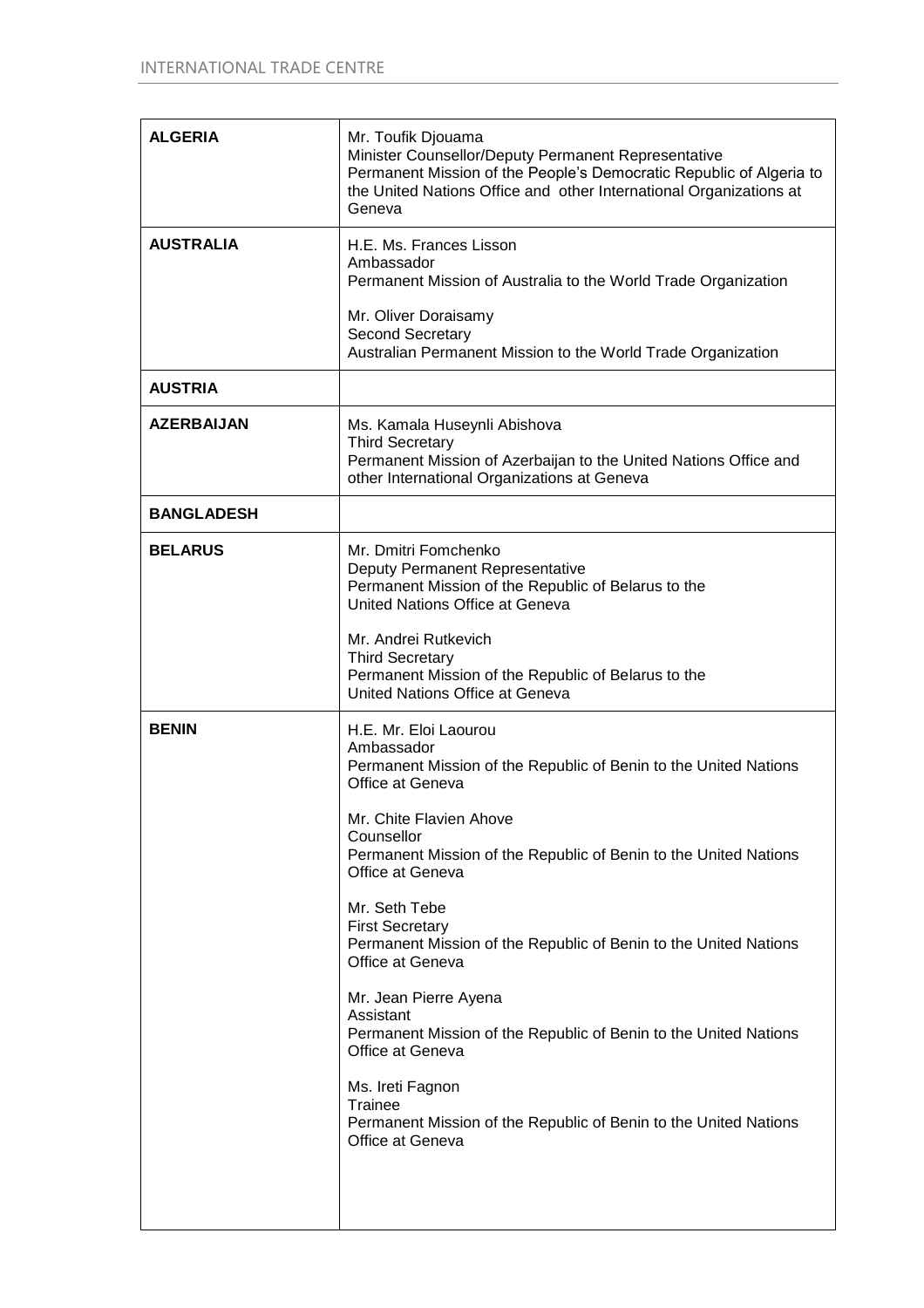|                                           | Ms. Caroline Hanotel<br>Trainee<br>Permanent Mission of the Republic of Benin to the United Nations<br>Office at Geneva                                                                                                |
|-------------------------------------------|------------------------------------------------------------------------------------------------------------------------------------------------------------------------------------------------------------------------|
| <b>BRAZIL</b>                             | Mr. Fabio Pucci Martins<br>Permanent Mission of Brazil to the WTO and other Economic<br>Organizations in Geneva                                                                                                        |
| <b>BRUNEI DARUSSALAM</b>                  | H.E. Mr. Dato Mahdi Rahman<br>Ambassador Permanent Representative<br>Permanent Mission of Brunei Darussalam to the United Nations<br>Office, WTO and other International Organizations                                 |
|                                           | Mr. Mohammad Yusri Yahya<br>Second Secretary<br>Permanent Mission of Brunei Darussalam to the United Nations<br>Office, WTO and other International Organizations                                                      |
| <b>BURUNDI</b>                            | Ms. Thérèse Manirambona<br><b>First Counsellor</b><br>Chargé d'affaires, a.i.<br>Permanent Mission of the Republic of Burundi to the United Nations<br>Office and other International Organizations at Geneva          |
| <b>CAMBODIA</b>                           | Mr. Thay Bunthon<br>Deputy Permanent Representative<br>Permanent Mission of the Kingdom of Cambodia to the United<br>Nations Office and other International Organizations at Geneva<br>Ms. Socheata Hang<br>Counsellor |
|                                           | Permanent Mission of the Kingdom of Cambodia to the United<br>Nations Office and other International Organizations at Geneva                                                                                           |
| <b>CANADA</b>                             | Ms. Julie Emond<br><b>First Secretary</b><br>Permanent Mission of Canada to the WTO                                                                                                                                    |
| <b>CENTRAL AFRICAN</b><br><b>REPUBLIC</b> | H.E. Mr. Léopold Ismaël Samba<br>Ambassador<br>Permanent Mission of the Central African Republic to the United<br>Nations and other International Organizations at Geneva                                              |
| <b>CHAD</b>                               | H.E. Mr. Malloum Bamanga Abbas<br>Ambassador<br>Permanent Mission of the Republic of Chad in Geneva                                                                                                                    |
|                                           | Mr. Mahamat Alim Talha<br>Counsellor<br>Permanent Mission of the Republic of Chad in Geneva                                                                                                                            |
|                                           | Mr. Adji Mallaye<br><b>Second Counsellor</b><br>Permanent Mission of the Republic of Chad in Geneva                                                                                                                    |
|                                           | Mr. Souleyname Noureme Brahim<br>Trainee<br>Permanent Mission of the Republic of Chad in Geneva                                                                                                                        |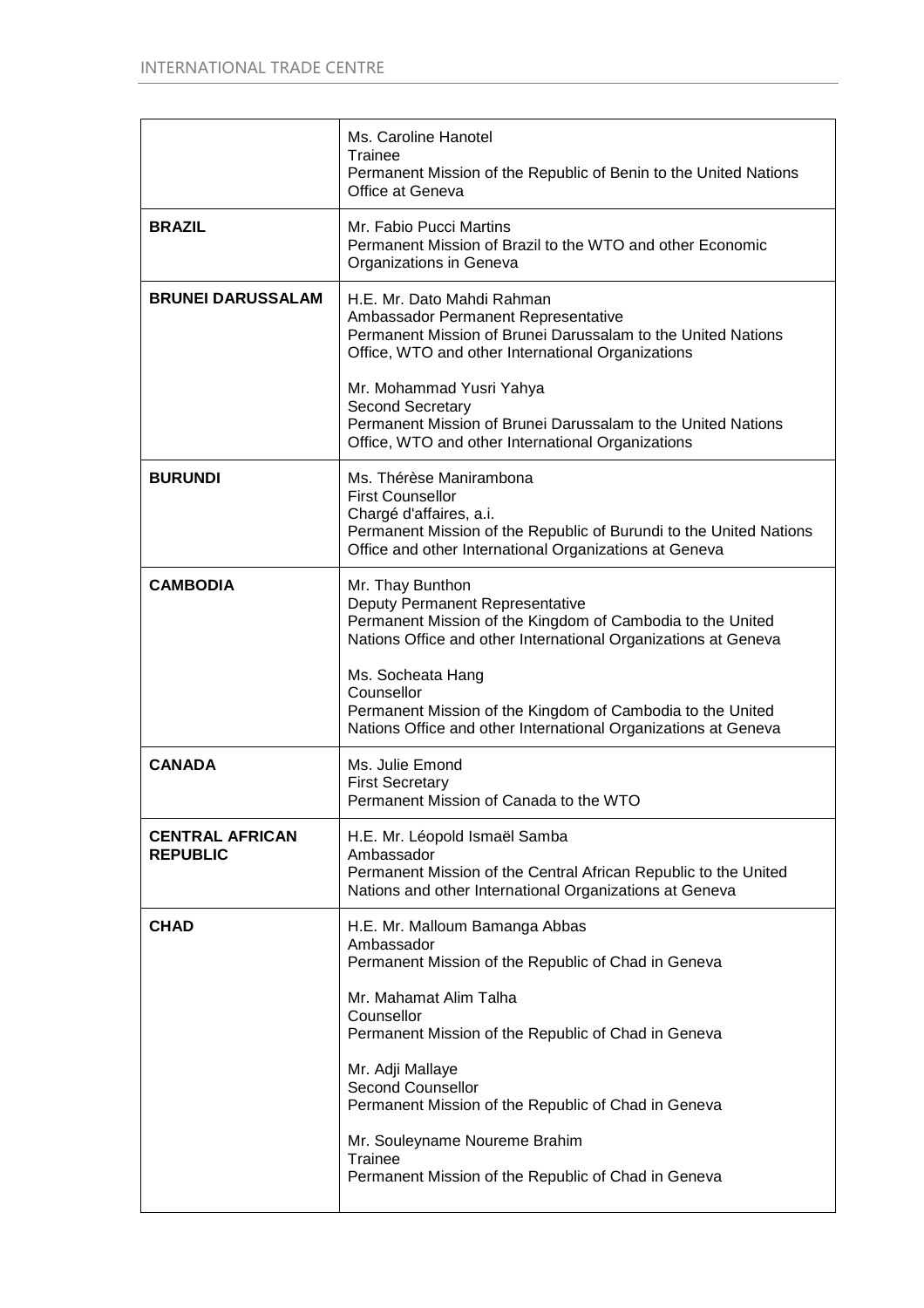| <b>CHILE</b>         | H.E. Mr. Eduardo Gálvez Carvallo<br>Ambassador<br>Permanent Mission of Chile to the WTO                                                                                                                     |
|----------------------|-------------------------------------------------------------------------------------------------------------------------------------------------------------------------------------------------------------|
|                      | Mr. Iván Favereau Urquiza<br>Counsellor<br>Permanent Mission of Chile to the WTO                                                                                                                            |
| <b>CHINA</b>         | Ms. Wenliang Yao<br>Deputy Permanent Representative - Minister Counsellor<br>Permanent Mission of China to the United Nations Office and other<br>International Organizations at Geneva                     |
|                      | Mr. Ling Huang<br><b>First Secretary</b><br>Permanent Mission of China to the United Nations Office and other<br>International Organizations at Geneva                                                      |
|                      | Ms. Dai Dong<br>Attaché<br>Permanent Mission of China to the United Nations Office and other<br>International Organizations at Geneva                                                                       |
| <b>COLOMBIA</b>      | H.E. Mr. Juan Carlos González<br>Ambassador<br>Permanent Mission of Colombia to the WTO                                                                                                                     |
|                      | Ms. Lorena Rivera<br>Counsellor<br>Permanent Mission of Colombia to the WTO                                                                                                                                 |
| <b>CONGO</b>         | Mr. Fred Morgan Iloki Oyouka<br><b>Economic and Commercial Counsellor</b><br>Permanent Mission of the Republic of the Congo to the United<br>Nations Office and other International Organizations at Geneva |
| <b>COSTA RICA</b>    | H. E. Mr. Alvaro Cedeño Molinari<br>Ambassador<br>Permanent Mission of Costa Rica to the World Trade Organization                                                                                           |
| <b>COTE D'IVOIRE</b> | Mr. Mobio Marc Loba<br>Counsellor<br>Permanent Mission of the Republic of Côte d'Ivoire to the United<br>Nations Office and other International Organizations at Geneva                                     |
| <b>CUBA</b>          | Ms. Alina Revilla<br>Counsellor<br>Permanent Mission of the Republic of Cuba to the United Nations<br>Office and other International Organizations at Geneva                                                |
| <b>DENMARK</b>       | <b>Carl Christian Hasselbalch</b><br><b>Minister Counsellor</b><br>Permanent Mission of Denmark to the United Nations<br>Office and other International Organizations at Geneva                             |
| <b>DJIBOUTI</b>      | H.E. Ms. Kadra Ahmed Hassan<br>Ambassador<br>Permanent Mission of the Republic of Djibouti to the United Nations<br>Office and other international organizations in Geneva                                  |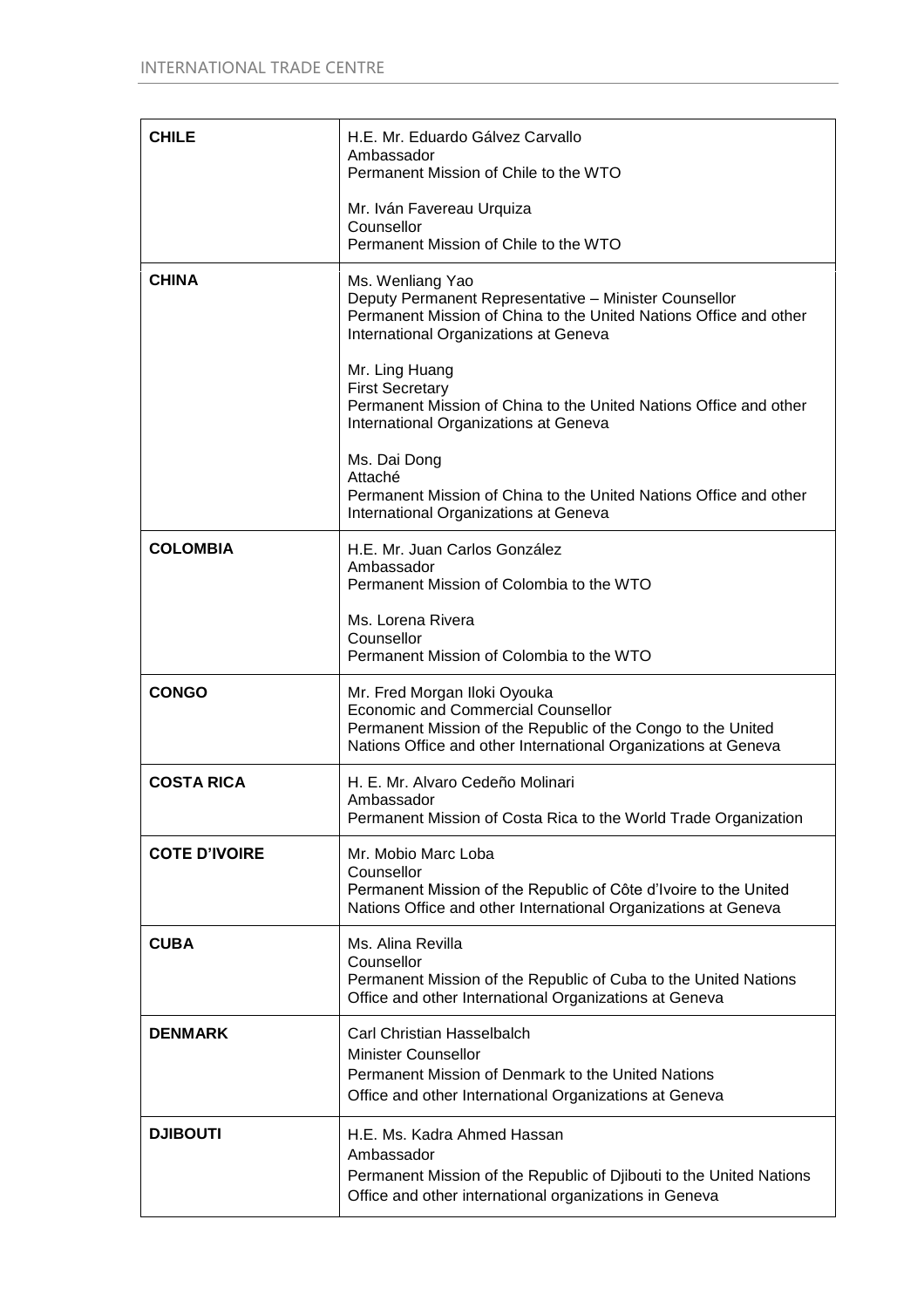|                    | Mr. Maki Houmed Gaba<br>Counsellor<br>Permanent Mission of the Republic of Djibouti to the United Nations<br>Office and other international organizations in Geneva                                                          |
|--------------------|------------------------------------------------------------------------------------------------------------------------------------------------------------------------------------------------------------------------------|
| <b>ECUADOR</b>     | Mr. Santiago Sanchez<br>Economist<br>Permanent Mission of the Republic of Ecuador to the WTO                                                                                                                                 |
| <b>EGYPT</b>       | H.E. Mr. Alaa Zakaria Youssef<br>Ambassador<br>Permanent Mission of Egypt to the United Nations Office and other<br>International Organizations in Geneva                                                                    |
|                    | Ms. Ibtissam Hassan<br>Minister Plenipotentiary<br>Permanent Mission of Egypt to the United Nations Office and other<br>International Organizations in Geneva                                                                |
|                    | Mr. Mohamed Allam<br>Counselor<br>Permanent Mission of Egypt to the United Nations Office and other<br>International Organizations in Geneva                                                                                 |
| <b>ETHIOPIA</b>    | Mr. Geremew Ayalew Haile<br><b>Minister Counsellor</b><br>Permanent Mission of the Federal Democratic Republic of Ethiopia to<br>the United Nations Office at Geneva and other International<br>Organizations in Switzerland |
| <b>FIJI</b>        | Mr. Sunia Baikeirewa<br>Deputy Permanent Representative to the UNOG<br>Permanent Mission of the Republic of Fiji to the United Nations Office<br>and other International Organizations at Geneva                             |
| <b>FINLAND</b>     | Ms. Laila Clyne<br><b>Second Secretary</b><br>Permanent Mission of Finland to the United Nations Office and<br>International Organizations at Geneva<br>Mr. Mika Vehnämäki<br><b>Commercial Counsellor</b>                   |
| <b>FRANCE</b>      | Ministry for Foreign Affairs of Finland<br>Ms. Claude Amerio                                                                                                                                                                 |
|                    | Counsellor<br>Permanent Mission of France to the WTO                                                                                                                                                                         |
| <b>GAMBIA, THE</b> | H.E. Yusupha Alieu Kah<br>Ambassador<br>Permanent Representative to the WTO<br>Permanent Mission of the Republic of The Gambia to the United<br>Nations Office at Geneva                                                     |
| <b>GERMANY</b>     | H.E. Mr. Ulrich Seidenberger<br>Ambassador - Deputy Permanent Representative<br>Permanent Mission of the Federal Republic of Germany to the United<br>Nations Office and other International Organizations at Geneva         |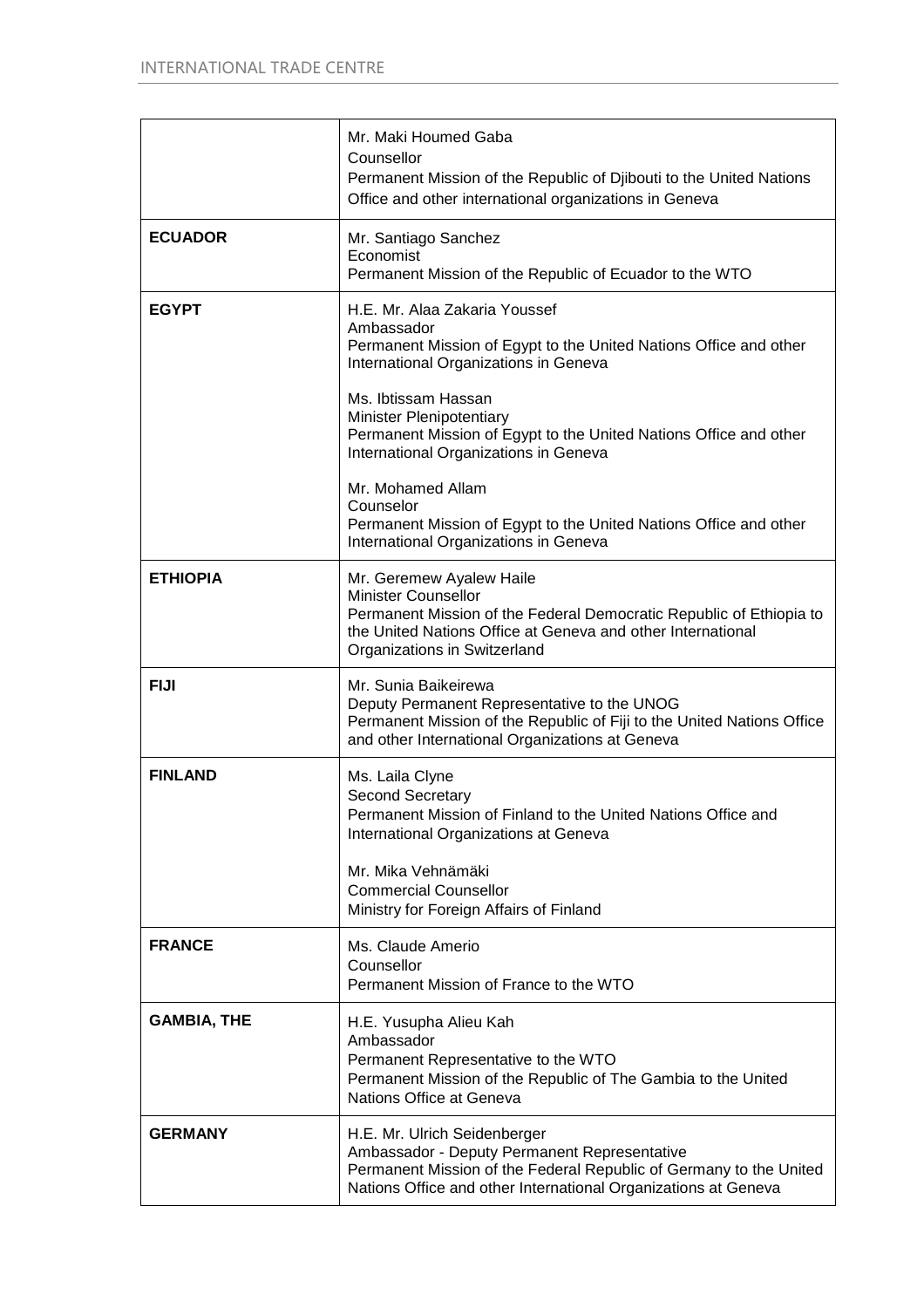| <b>GUATEMALA</b> | H.E. Mr. Eduardo Ernesto Sperisen-Yurt<br>Ambassador<br>Permanent Mission of Guatemala to the WTO                                                                                               |  |
|------------------|-------------------------------------------------------------------------------------------------------------------------------------------------------------------------------------------------|--|
| <b>GUINEA</b>    | H.E. Mr. Aly Diane<br>Ambassador - Permanent Representative<br>Permanent Mission of the Republic of Guinea to the United Nations<br>Office and other International Organizations at Geneva      |  |
|                  | Ms. Aminata Mikala- Kourouma<br>Counsellor<br>Permanent Mission of the Republic of Guinea to the United Nations<br>Office and other International Organizations at Geneva                       |  |
| <b>GUYANA</b>    | H.E. Mr. John Ronald Deep Ford<br>Ambassador<br>Permanent Mission of the Republic of Guyana to the United Nations<br>Office and other International Organizations in Geneva                     |  |
|                  | Mr. Neville Totaram<br>Deputy Permanent Representative<br>Permanent Mission of the Republic of Guyana to the United Nations<br>Office and other International Organizations in Geneva           |  |
| <b>HUNGARY</b>   | Mr. Tamàs Vattai<br><b>First Secretary</b><br>Permanent Mission of Hungary to the World Trade Organization                                                                                      |  |
| <b>INDIA</b>     | H.E. Mr. Virander Kumar Paul<br>Ambassador<br>Permanent Mission of India to the World Trade Organization                                                                                        |  |
|                  | H.E. Mr. Rajiv Kumar Chander<br>Ambassador<br>Permanent Mission of India to the United Nations Office at Geneva<br>and other International Organizations in Switzerland                         |  |
|                  | Mr. Sadre Alam<br><b>First Secretary</b><br>Permanent Mission of India to the United Nations Office and other<br>International Organizations at Geneva                                          |  |
| <b>IRAN</b>      | Mr. Alireza Jeyrani Hokmabad<br><b>Minister Counsellor</b><br>Permanent Mission of the Islamic Republic of Iran to the United<br>Nations Office and other International Organizations at Geneva |  |
| <b>IRELAND</b>   | H.E. Mr. Michael Gaffey<br>Ambassador<br>Permanent Mission of Ireland to the United Nations Office and<br>Specialized Agencies at Geneva                                                        |  |
|                  | Ms. Mary Barrett<br>Assistant Principal, Multilateral Unit<br>Irish Aid                                                                                                                         |  |
|                  |                                                                                                                                                                                                 |  |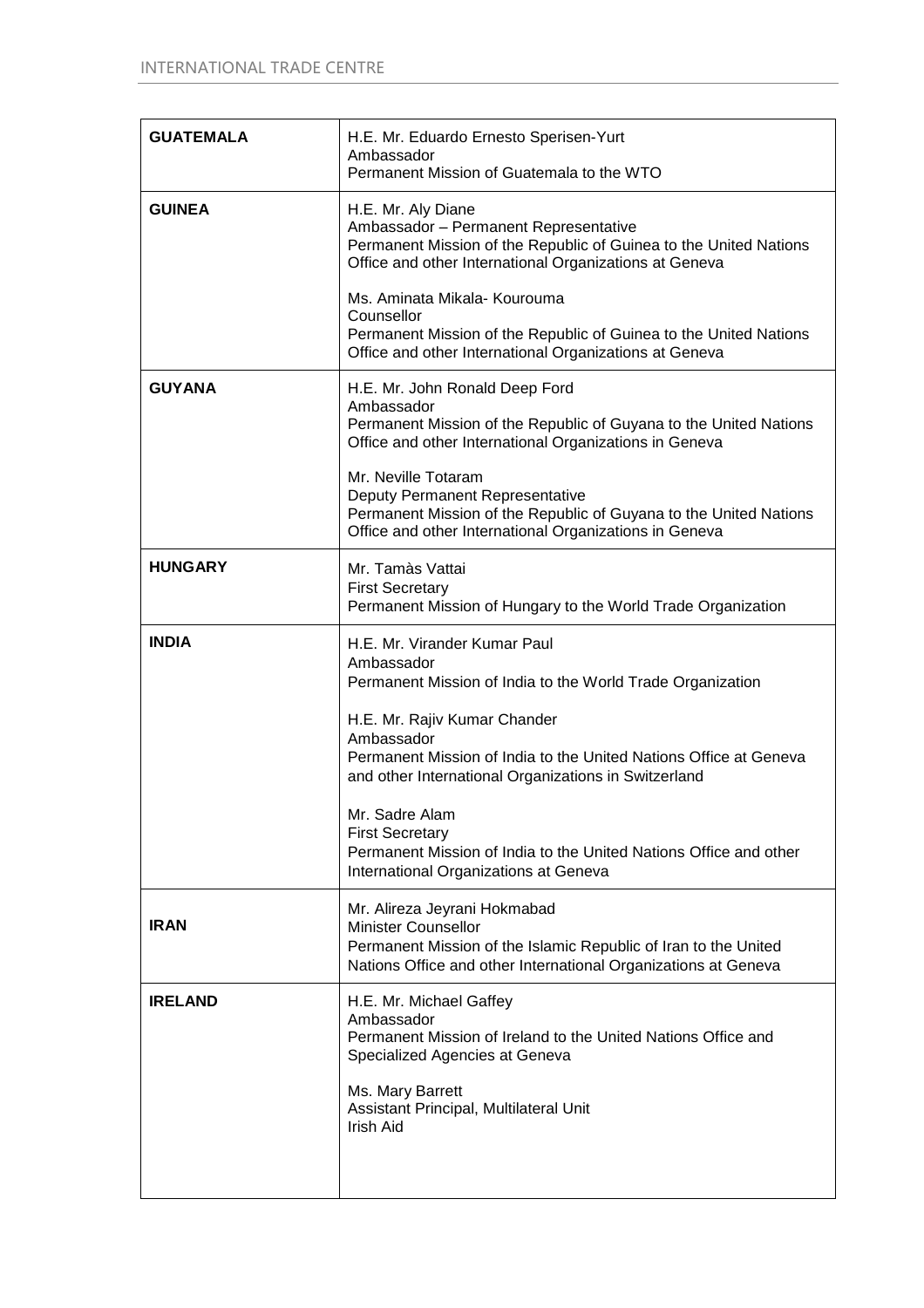| <b>ITALY</b>             | Mr. Nico Frandi<br>Alternate Permanent Representative to the WTO<br>Permanent Mission of Italy to the United Nations Office and other<br>International Organisations at Geneva |
|--------------------------|--------------------------------------------------------------------------------------------------------------------------------------------------------------------------------|
| <b>JAMAICA</b>           | Ms. Cherryl Gordon<br>Minister - Deputy Permanent Representative to the WTO<br>Permanent Mission of Jamaica to the United Nations Office and<br>Specialized Agencies at Geneva |
|                          | Mr. Sheldon Barnes<br><b>First Secretary</b><br>Permanent Mission of Jamaica to the United Nations Office and<br>Specialized Agencies at Geneva                                |
| <b>JAPAN</b>             | H.E. Mr. Junichi Ihara<br>Ambassador<br>Permanent Mission of Japan to the United Nations Office and other<br>International Organizations at Geneva                             |
|                          | Mr. Naoto Ito<br>Counsellor<br>Permanent Mission of Japan to the United Nations Office and other<br>International Organizations at Geneva                                      |
|                          | Mr. Satoko Nakamura<br>Advisor<br>Permanent Mission of Japan to the United Nations Office and other<br>International Organizations at Geneva                                   |
| <b>KENYA</b>             | Mr. Frederick Matwang'a<br><b>Minister Counsellor II</b><br>Permanent Mission of the Republic of Kenya to the United Nations<br>Office at Geneva                               |
| <b>REPUBLIC OF KOREA</b> | Mr. Myoung Joon Kim<br>Counsellor<br>Permanent Mission of the Republic of Korea to the United Nations<br>Office and other International Organizations in Geneva                |
| <b>KUWAIT</b>            | Mr. Abdul Aziz Taqi<br>Commercial Attaché<br>Permanent Mission of the State of Kuwait to the United Nations Office<br>at Geneva                                                |
| KYRGYZSTAN               | Ms. Dilde Sarbagysheva<br>Minister-Counsellor<br>Permanent Mission of the Kyrgyz Republic to the United Nations<br>Office at Geneva                                            |
| <b>LEBANON</b>           | H.E. Mr. Salim Baddoura<br>Ambassador<br>Permanent Mission of Lebanon to the United Nations Office and other<br>International Organizations at Geneva                          |
| <b>LIBYA</b>             | Mr. Ali Abushhiwa<br><b>Minister Plenipotentiary</b><br>Permanent Mission of Libya to the United Nations Office and other<br>International Organizations at Geneva             |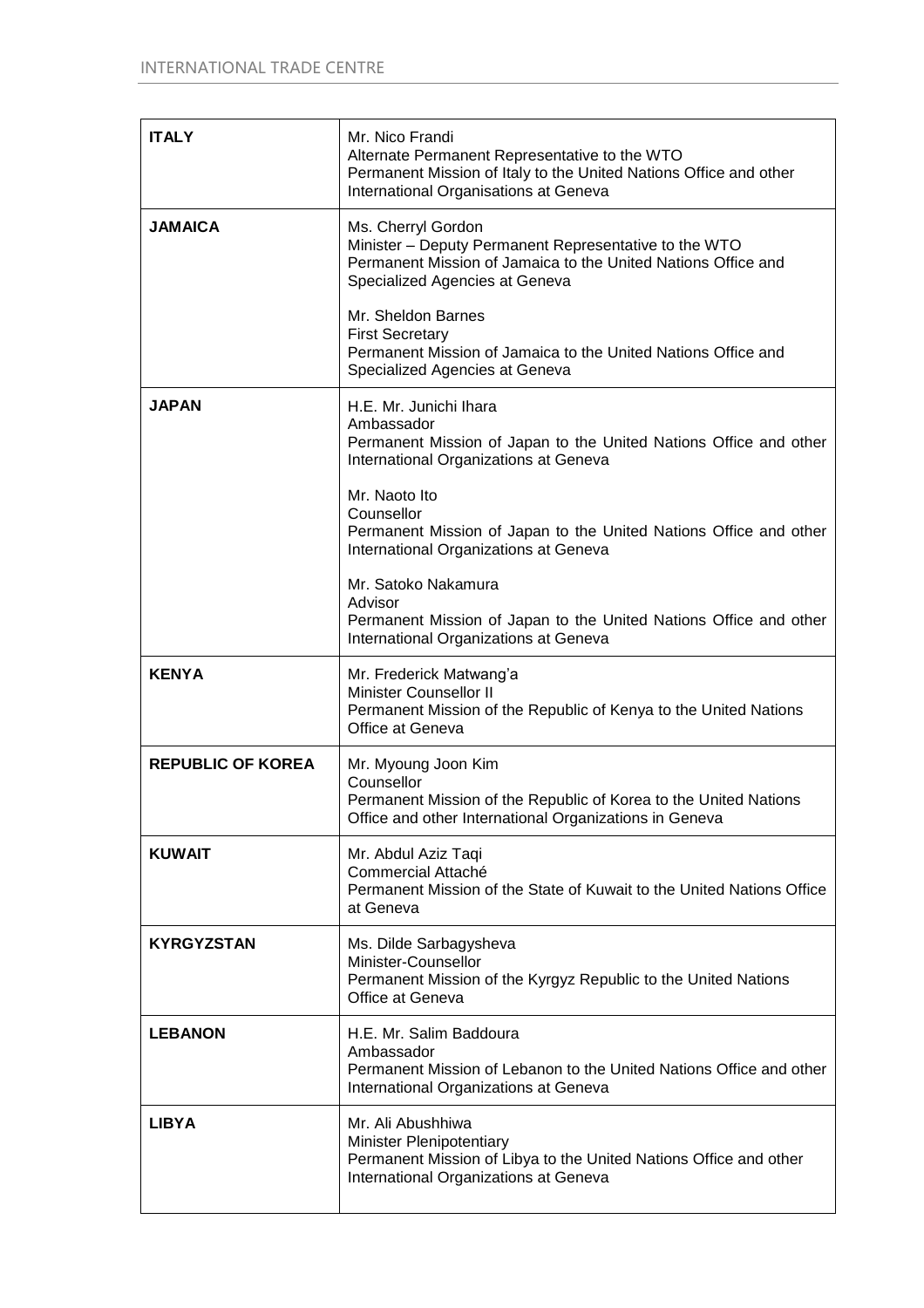| <b>LITHUANIA</b>  | Ms. Dalia Kadisiene<br>Permanent Representative to the WTO<br>Permanent Mission of Lithuania to the United Nations<br>Office and other International Organizations at Geneva                                     |
|-------------------|------------------------------------------------------------------------------------------------------------------------------------------------------------------------------------------------------------------|
| <b>MADAGASCAR</b> | Mr. Eric Beantanana<br>Counsellor<br>Permanent Mission of the Republic of Madagascar to the United<br>Nations Office and other International Organizations at Geneva                                             |
| <b>MALI</b>       | H.E. Mr. Mamadou H. Konate<br>Ambassador<br>Permanent Mission of the Republic of Mali to the United Nations<br>Office at Geneva                                                                                  |
|                   | Ms. Hadijatou Haidara<br>Counsellor<br>Permanent Mission of the Republic of Mali to the United Nations<br>Office at Geneva                                                                                       |
| <b>MAURITIUS</b>  | Ms. Deneswaree Mohun<br><b>Counsellor - Economic Affairs</b><br>Permanent Mission of the Republic of Mauritius to the United Nations<br>Office at Geneva                                                         |
| <b>MEXICO</b>     | Ms. Alicia Goujon<br>Economic Advisor<br>Permanent Mission of Mexico to the WTO                                                                                                                                  |
| <b>MONGOLIA</b>   | Mr. Munkhjargal Dangaasuren<br>Counsellor<br>Permanent Representative to the WTO<br>Permanent Mission of Mongolia to the United Nations Office and<br>other International Organizations at Geneva                |
| <b>MONTENEGRO</b> | H.E. Mr. Milorad Scepanovic<br>Ambassador<br>Permanent Mission of Montenegro to the United Nations Office and<br>other International Organizations at Geneva                                                     |
|                   | Mr. Nikola Raznatovic<br><b>First Secretary</b><br>Permanent Mission of Montenegro to the United Nations Office and<br>other International Organizations at Geneva                                               |
| <b>MOROCCO</b>    | H.E. Mr. Omar Zniber<br>Ambassador - Permanent Representative<br>Permanent Mission of the Kingdom of Morocco to the United Nations<br>Office and other international organizations in Geneva                     |
|                   | Mr. Hassane Boukili<br>Minister Plenipotentiary - Deputy Permanent Representative<br>Permanent Mission of the Kingdom of Morocco to the United Nations<br>Office and other international organizations in Geneva |
| <b>MOZAMBIQUE</b> | Ms. Olga Munguambe<br><b>Commercial Counsellor</b><br>Permanent Mission of the Republic of Mozambique to the United<br>Nations Office at Geneva                                                                  |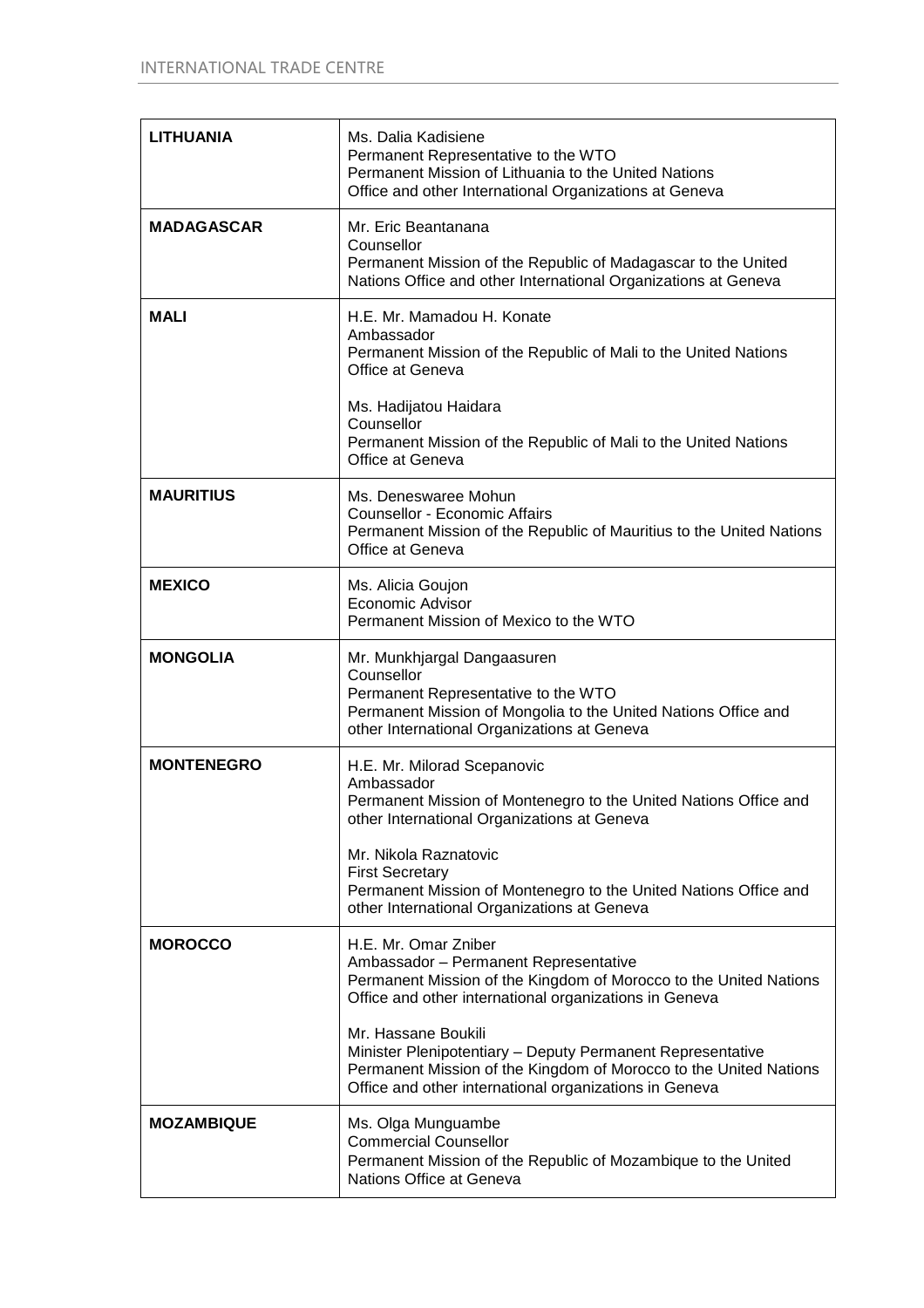| <b>MYANMAR</b>           | Mr. Nyi Nyi Aung<br>Counsellor (WTO Section)<br>Permanent Mission of the Republic of the Union of Myanmar to the<br>United Nations Office and other International Organizations at<br>Geneva                                                                                                                                                                                                                 |
|--------------------------|--------------------------------------------------------------------------------------------------------------------------------------------------------------------------------------------------------------------------------------------------------------------------------------------------------------------------------------------------------------------------------------------------------------|
| <b>NAMIBIA</b>           | H.E. Ms. Sabine Böhlke-Möller<br>Ambassador<br>Permanent Mission of Namibia to the World Trade Organization                                                                                                                                                                                                                                                                                                  |
| <b>NEPAL</b>             | H.E. Mr. Deepak Dhital<br>Ambassador<br>Permanent Mission of the Federal Democratic Republic of Nepal to<br>the United Nations Office and other International Organizations at<br>Geneva<br>Ms. Mina Aryal<br>Deputy Permanent Representative (Commerce)<br>Permanent Mission of the Federal Democratic Republic of Nepal to<br>the United Nations Office and other International Organizations at<br>Geneva |
| <b>NETHERLANDS (THE)</b> | Ms. Elsbeth Akkerman<br>Minister Plenipotentiary - Deputy Permanent Representative<br>Permanent Mission of the Kingdom of the Netherlands to the United<br>Nations Office and other International Organizations at Geneva                                                                                                                                                                                    |
| <b>NICARAGUA</b>         | Ms. Mariela Loaisiga Garcia<br>Counsellor<br>Permanent Mission of Nicaragua to the United Nations Office at<br>Geneva                                                                                                                                                                                                                                                                                        |
| <b>NORWAY</b>            | Ms. Torun Dramdal<br>Senior Adviser<br>Ministry of Foreign Affairs<br>Government of Norway<br>Mr. Christian Groseth<br>Second Secretary at the Permanent<br>Permanent Mission of Norway to the WTO                                                                                                                                                                                                           |
| <b>PAKISTAN</b>          | Mr. Muhammad Mohsin Rafiq,<br><b>Commercial Counsellor</b><br>Permanent Mission of the Islamic Republic of Pakistan to the World<br><b>Trade Organization</b>                                                                                                                                                                                                                                                |
| <b>PALESTINE</b>         | H.E. Mr. Ibrahim Khraishi<br>Ambassador<br>Permanent Observer Mission of the State of Palestine to the United<br>Nations in Geneva<br>Mr. Ryad Awaja<br><b>First Secretary</b><br>Permanent Observer Mission of the State of Palestine to the United<br>Nations in Geneva                                                                                                                                    |
| <b>PANAMA</b>            | Ms. Johana Méndez<br><b>Second Secretary</b><br>Permanent Mission of the Republic of Panama to the World Trade<br>Organization                                                                                                                                                                                                                                                                               |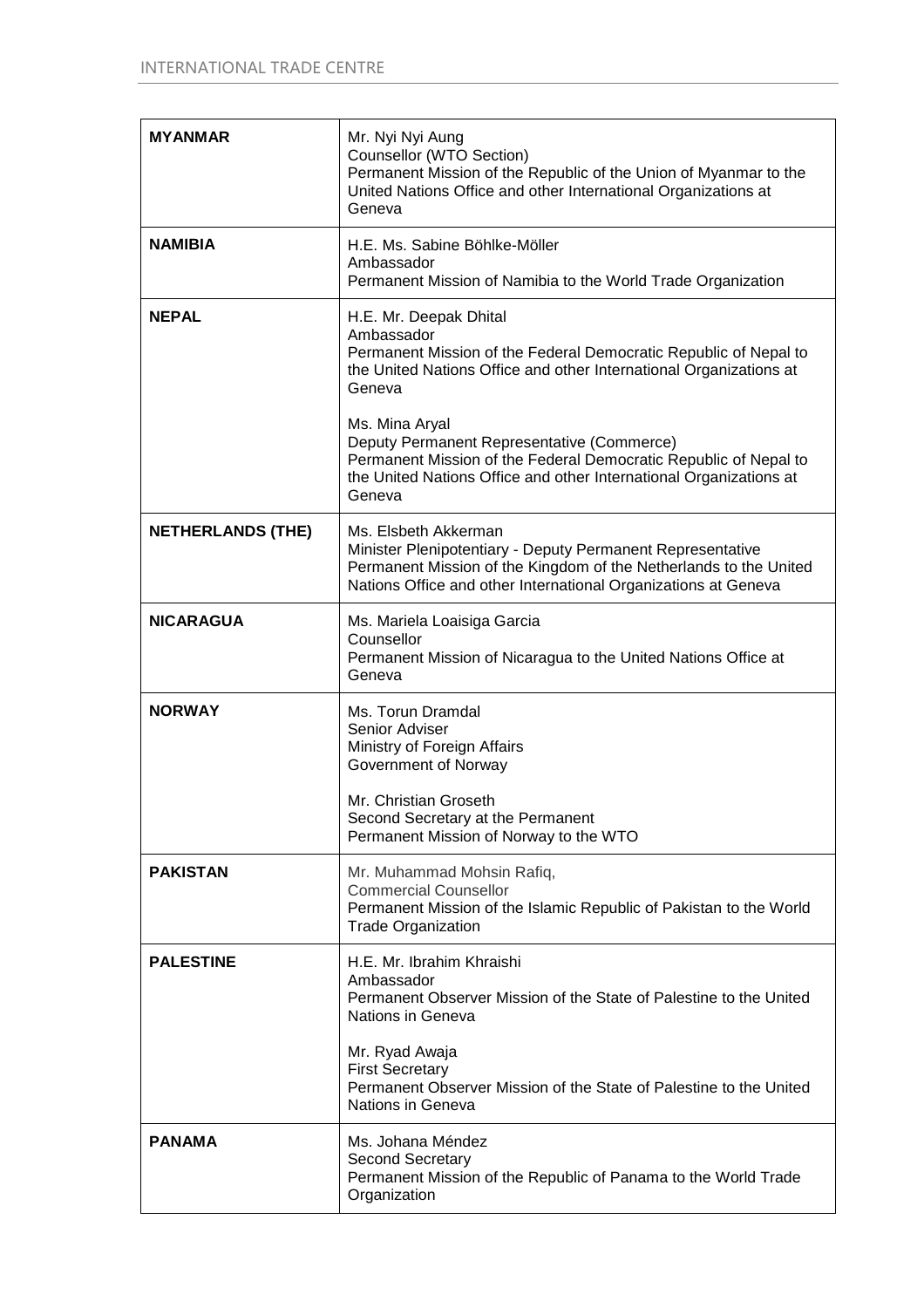| <b>PHILIPPINES (THE)</b> | H.E. Mr. Manuel A.J. Teehankee<br>Ambassador - Permanent Representative to the WTO<br>Permanent Mission of the Philippines to the WTO                                                                                            |
|--------------------------|----------------------------------------------------------------------------------------------------------------------------------------------------------------------------------------------------------------------------------|
| <b>QATAR</b>             | Mr. Ali Alwaleed A. A. Al-Thani<br>Head of the Office of the State of Qatar to the WTO<br>Permanent Mission of the State of Qatar to the United Nations Office<br>and Specialized Agencies at Geneva                             |
| <b>ROMANIA</b>           | Mr. Dan Dinuță<br>Deputy Permanent Representative<br>Permanent Mission of Romania to the United Nations Office in<br>Geneva and the Internationsl Organizations in Switzerland                                                   |
| <b>SAUDI ARABIA</b>      | Mr. Saleh Alotaibi<br><b>International Trade Officer</b><br>Saudi Commercial Attaché in Geneva                                                                                                                                   |
|                          | Ms. Rana Akeel<br><b>International Trade Officer</b><br>Saudi Commercial Attaché in Geneva                                                                                                                                       |
|                          | Mr. Abdullah Almasoud<br>Commercial Attaché<br>Saudi Commercial Attaché in Geneva                                                                                                                                                |
| <b>SIERRA LEONE</b>      | Mr. Ahmed Tejan Kabba<br>Counsellor<br>Permanent Mission of the Republic of Sierra Leone to the United<br>Nations Office at Geneva                                                                                               |
|                          | Mr. Kai Sonda Brima<br>Counsellor<br>Permanent Mission of the Republic of Sierra Leone to the United<br>Nations Office at Geneva                                                                                                 |
| <b>SPAIN</b>             | Ms. Maria Teresa Martinez Gonzalez<br>Trade Attaché<br>Permanent Mission of Spain to the WTO                                                                                                                                     |
| <b>SRI LANKA</b>         | H.E. Mr. R. D Susiri Kumararatne<br>Ambassador<br>Permanent Mission of the Democratic Socialist Republic of Sri Lanka<br>to the World Trade Organization                                                                         |
| <b>SWEDEN</b>            |                                                                                                                                                                                                                                  |
|                          | Mr. John Bäcknäs<br><b>First Secretary</b><br>Permanent Mission of Sweden to the WTO                                                                                                                                             |
| <b>SWITZERLAND</b>       | H.E. Mr. Didier Chambovey<br>Ambassador<br>Permanent Mission of Switzerland to the WTO<br>Mr. Edouard Jay<br>Counsellor<br>Permanent Mission of Switzerland to the WTO<br>Mr. Raphael Jenny<br>Officer in charge of Central Asia |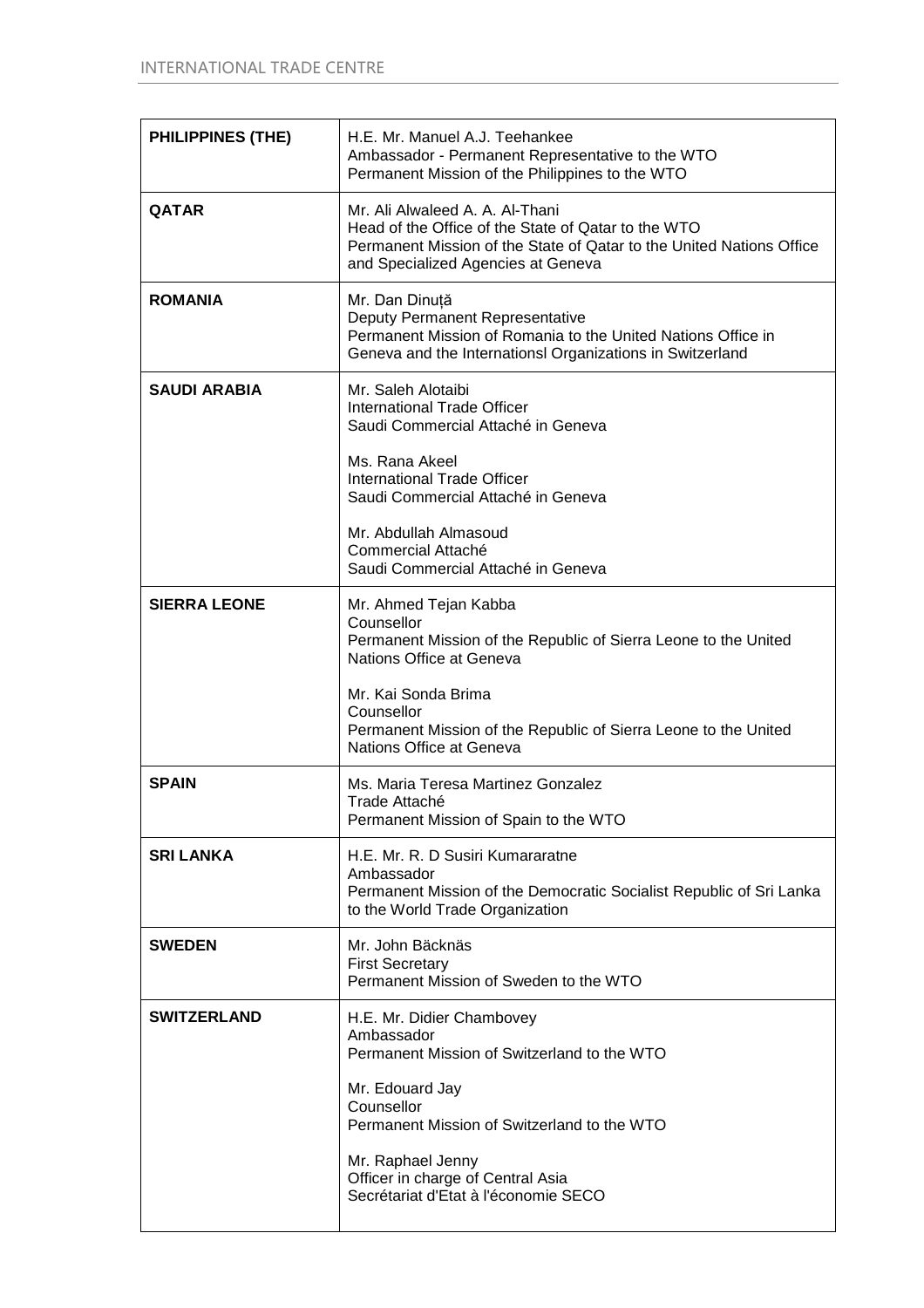|                                                                                   | Mr. Christian Robin<br>Deputy Head of section "Trade promotion"<br>Secrétariat d'Etat à l'économie SECO                                                                                                                                                                                                                                                                                         |
|-----------------------------------------------------------------------------------|-------------------------------------------------------------------------------------------------------------------------------------------------------------------------------------------------------------------------------------------------------------------------------------------------------------------------------------------------------------------------------------------------|
| <b>TAJIKISTAN</b>                                                                 | H.E. Mr. Jamshed Khamidov<br>Ambassador<br>Permanent Representative of the Republic of Tajikistan to the UN<br>Office and other International Organizations at Geneva<br>Mr. Inoyatullo Kasimov<br>Counsellor on WTO issues<br>Permanent Representative of the Republic of Tajikistan to the UN<br>Office and other International Organizations at Geneva                                       |
| <b>CHINESE TAIPEI</b>                                                             |                                                                                                                                                                                                                                                                                                                                                                                                 |
| <b>TURKEY</b>                                                                     | Mr. Murat Kaya<br><b>Second Secretary</b><br>Permament Mission of Turkey to the WTO                                                                                                                                                                                                                                                                                                             |
| <b>UKRAINE</b>                                                                    | Mr. Sergiy Liashevskyi<br><b>First Secretary</b><br>Permanent Mission of Ukraine to the United Nations Office and other<br>International Organizations in Geneva                                                                                                                                                                                                                                |
| UNITED KINGDOM OF<br><b>GREAT BRITAIN AND</b><br><b>NORTHERN IRELAND</b><br>(the) | Mr. Sacha Silva<br>Senior Trade for Development Policy Advisor<br>Permanent Mission of the United Kingdom to the United Nations<br>Office and other International Organizations at Geneva                                                                                                                                                                                                       |
| <b>UNITED STATES OF</b><br><b>AMERICA (THE)</b>                                   | H.E. Mr. Dennis Shea<br>Ambassador<br>Permanent Mission of the United States of America to the WTO<br>Ms. Mary Teresa Smith<br>Trade Attaché<br>Permanent Mission of the United States of America to the WTO                                                                                                                                                                                    |
| <b>VENEZUELA (Bolivarian</b><br><b>Republic of)</b>                               | H.E. Ms. Rebeca Sánchez Bello<br>Ambassador<br>Permanent Mission of the Bolivarian Republic of Venezuela to the<br>United Nations Office and other international organisations at Geneva<br>Mr. José Alejandro Rodríguez<br><b>First Secretary</b><br>Permanent Mission of the Bolivarian Republic of Venezuela to the<br>United Nations Office and other international organisations at Geneva |
| <b>YEMEN</b>                                                                      | Mr. Nagib Abdulkawi Ibrahim Hamim<br>Economic Attaché, WTO Affairs<br>Permanent Mission of the Republic of Yemen to the United Nations<br>Office at Geneva and other Specialized Agencies in Europe                                                                                                                                                                                             |
| <b>ZAMBIA</b>                                                                     | Ms. Margaret Mary Lungu Kaemba<br>Deputy Permanent Representative - Chargé D'Affaires<br>Permanent Mission of Zambia to the United Nations Office and other<br>International Organizations at Geneva                                                                                                                                                                                            |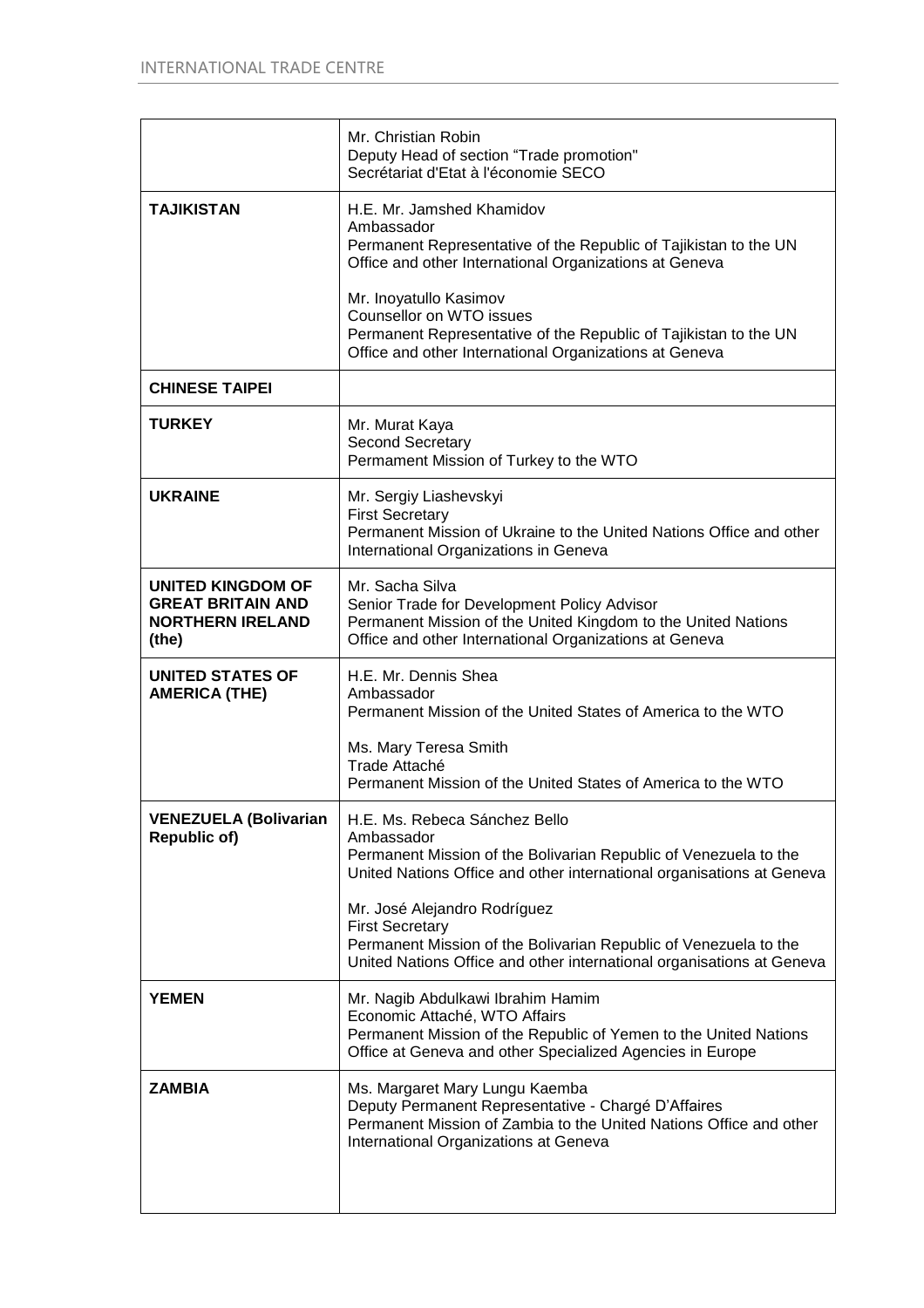| <b>ZIMBABWE</b> | Ms. Julia Mapungwana<br>Senior Trade Attaché<br>Permanent Mission of the Republic of Zimbabwe to the<br>United Nations Office at Geneva |
|-----------------|-----------------------------------------------------------------------------------------------------------------------------------------|
|                 | Mr. Manoy Gamanya<br>Intern<br>Permanent Mission of the Republic of Zimbabwe to the<br>United Nations Office at Geneva                  |

## **UNITED NATIONS BODIES AND PROGRAMMES**

| UNITED NATIONS CONFERENCE ON TRADE<br>AND DEVELOPMENT (UNCTAD) | Mr. Mukhisa Kituyi<br>Secretary-General                                                                                                                                  |
|----------------------------------------------------------------|--------------------------------------------------------------------------------------------------------------------------------------------------------------------------|
|                                                                | Mr. Kheireddine Ramoul<br><b>Trade Negotiations and Commercial Diplomacy</b><br><b>Branch</b><br>Division on International Trade in Goods and<br>Services, & Commodities |
| <b>WORLD INTELLECTUAL PROPERTY</b><br><b>ORGANIZATION</b>      | Ms. Dalila Hamou<br>Director - External Relations Division                                                                                                               |
|                                                                | Mr. Victor Owade<br>Assistant External Relations Officer                                                                                                                 |
| UNITED NATIONS INDUSTRTRIAL<br><b>DEVELOPMENT ORGANIZATION</b> | Mr. Frank Van Rompaey<br><b>UNIDO Representative in Geneva</b>                                                                                                           |
|                                                                | Ms. Amanda Jacquot<br>Intern                                                                                                                                             |

# **INTERNATIONAL ORGANIZATIONS**

| <b>WORLD TRADE ORGANISATION (WTO)</b> | Mr. Yonov Frederick Agah<br><b>Deputy Director-General</b>        |
|---------------------------------------|-------------------------------------------------------------------|
| ONG INGENIEURS DU MONDE               | Ms. Salomé Chardonnet<br>Representative NGO "Ingénieurs du Monde" |

### **INTERGOVERNMENTAL ORGANIZATIONS**

| AFRICAN, CARIBBEAN AND PACIFIC<br><b>GROUP OF STATES (ACP)</b> | H.E. Mr. Marwa Joel Kisiri<br>Ambassador<br>Head of the ACP Permanent delegation at<br>Geneva |
|----------------------------------------------------------------|-----------------------------------------------------------------------------------------------|
|                                                                | Mr. Felix Maonera<br>Deputy-Head of Delegation                                                |
|                                                                | Mr. Emmanuel Lao<br>Expert                                                                    |